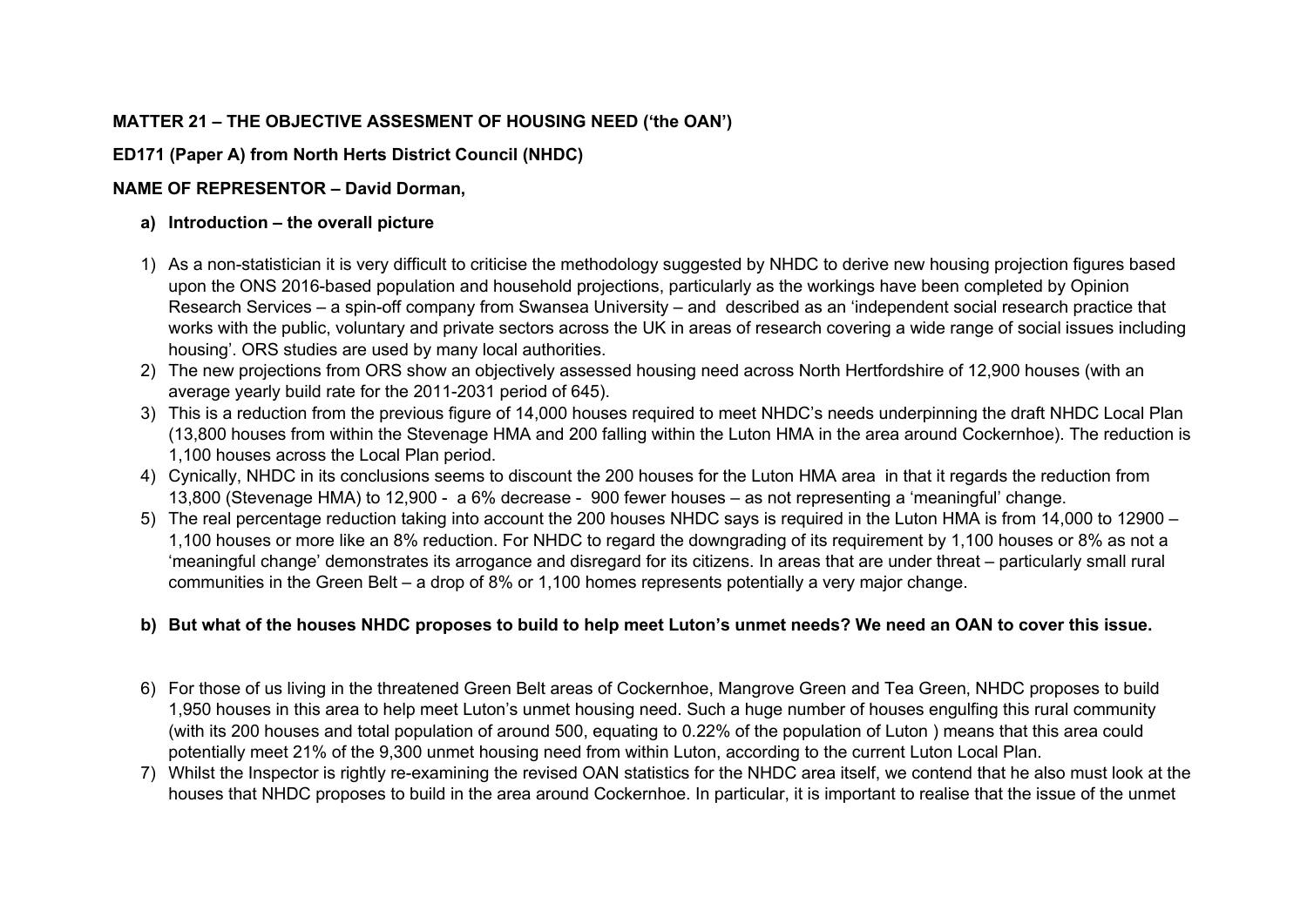housing need arising from Luton straddles three other local authorities – Luton, Central Bedfordshire and Aylesbury Vale - that together make up the Luton Housing Market Area (HMA). Both NHDC's and Aylesbury Vale's current contributions to the Luton HMA in housing and population terms are statistically insignificant.

- 8) The Local Plans of these three authorities, in as much as they impact on the requirement to help meet Luton's unmet housing needs, are inextricably linked. It is pointless just examining the revised OAN for NHDC without also examining those OANs that underpin the Luton and Central Bedfordshire areas and the Luton HMA in particular, especially since it potentially impacts so severely on a rural 'significant' Green Belt area within the NHDC jurisdiction.
- 9) At the very least it would appear prudent to argue for a revised objectively assessed OAN from both Luton and Central Bedfordshire Council for the period 2011-2031 that is based upon the 2016 ONS revised population/household projections, so that a proper and meaningful comparison can be made. However, Luton's Local Plan is now adopted and the Borough has indicated in correspondence that it is not proposing to do a revised OAN. Meanwhile Central Bedfordshire's draft Local Plan is several months behind that of NHDC and is also subject to some intense scrutiny by the Inspectorate, not least looking at the ability of Central Bedfordshire to meet its proportion of the unmet housing needs from within Luton, but also the locations it proposes for this purpose.
- **10)** It also doesn't aid the comparison required that Central Bedfordshire's Local Plan covers the 2015-2035 period which makes direct comparisons trickier. More fundamentally, due to being several months behind that of NHDC, there is a grave danger that a decision may be made in regard to the NHDC Local Plan which in terms of the East of Luton sites could seriously be compromised by later decisions coming from the Central Bedfordshire examination. **We need this whole process to be joined up.**
- **11)** It is noted by those experts compiling the housing projection statistics that this is not an exact science. To underline this there are several different analyses available all with differing results in terms of the housing needed to meet Luton's unmet needs.
- **12)** At Appendix A is a straightforward analysis of some of these differing projections. These range from the figures underpinning the current NHDC draft Local Plan and the Luton Borough Council adopted Local Plan, through to indicative projections delivered from the issuing of the ONS 2016 population and household statistics, as well as a reasonably recent OAN (for the 2015-2035 period) for Central Bedfordshire and Luton prepared in December 2017 (but before the ONS 2016 statistics were issued). In this latter case – and in the absence of a definitive OAN from Luton and Central Bedfordshire covering the 2011-2031 timeframe - we have prepared a simple calculation that subtracts 4 years-worth of averaged annual building rates to give an approximation of how the figures could look through to 2031 only.
- **13)** It is worth adding that if an OAN were produced for the 2011-2031 period for Luton and Central Bedfordshire based on the ONS 2016 statistics, it would almost certainly show a reduction in the number of houses needed from Luton.
- **14)** These different analyses vary from the current established unmet housing need from Luton at 9,300, through to a range from as low as 4,250 through to 6,700 and then to 8,500 houses at the higher end of the spectrum. **Note that all of them project a lower unmet housing need than currently underpins the Luton Local Plan.**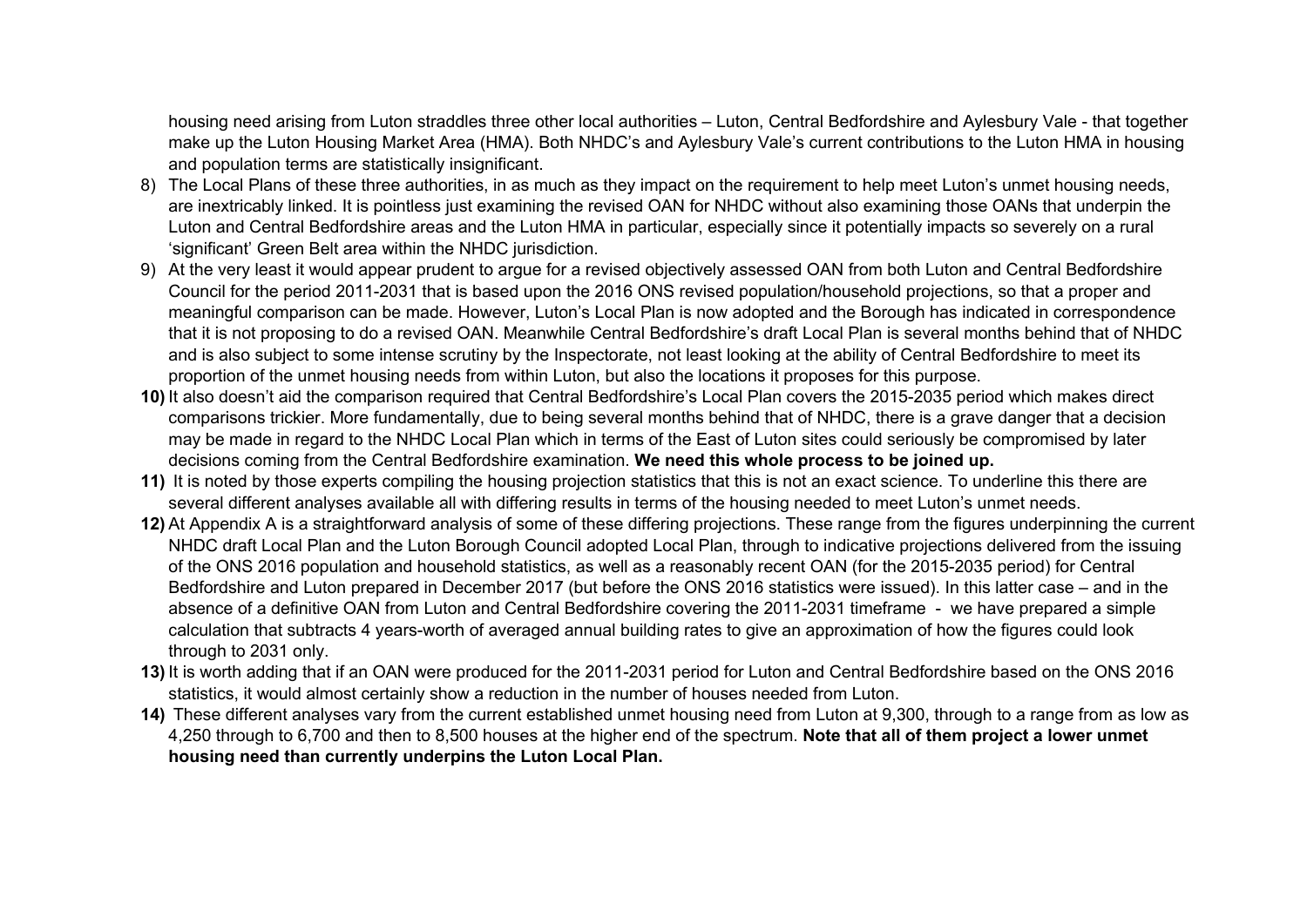- 15) The latest and most relevant figure of 6,700 houses is derived from the newest OAN 2015-2035 projection for Luton and Central Bedfordshire, to which annual averaged building rates have been subtracted to allow for the 4 years less of that statistic and therefore to marry up with the 2031 period of both the Luton and NHDC Local Plan periods.
- 16) With Central Bedfordshire committed to building 7,350 houses to meet its part of the Luton unmet housing need, this means that on this latest set of statistics the 7,350 houses from Central Bedfordshire would comfortably exceed the 6,700 houses needed in Luton, and thus, without any contribution from NHDC.
- 17) This analysis also takes no account of the actual building rates being achieved in Luton itself. As we discuss in Matter 24, Luton has a consistent historical track record over the past 25 years or more of over-delivery on its housing targets. Its own Local Plan states that it is committed to build **at least** 8,500 houses during the 2011-2031 period. We have no doubt that Luton will build considerably more than 8,500 houses, thus further reducing its unmet housing need.
- 18) It is frankly shocking that in order to continually pursue its stated aim of building the 1,950 houses to the east of Luton to meet the unmet housing needs of Luton, NHDC never seems (in all documentation we have seen) to take any notice of Luton's past house building track record, current build rates, new developments and brownfield sites earmarked for future housing use.

#### **c) Overall conclusions**

- **19) It would seem that the new OAN for NHDC has been arrived at on a robust basis, but we contend that there is also a need for an OAN for Luton and Central Bedfordshire covering the period 2011-2031 and taking into account the latest ONS 2016 statistics so that a proper and accurate comparison can be made as to what exactly the Luton unmet housing need might be.**
- **20) We also contend that NHDC's dismissal of its new statistics as not representing a 'meaningful change' is cynical and selfserving. It is at the very least an 8% reduction in housing need which to those rural communities threatened in the Green Belt potentially could be very significant.**
- **21) It is abundantly clear that the statistics underpinning housing need are 'not an exact science'. In areas of North Hertfordshire – such as the East of Luton sites – where projected housing and other development is predicated on one set of statistics while other sets show widely differing results – it is not something the community can rely upon, especially when the potential outcomes of such developments will be so damaging to the communities and the Green Belt that protects them.**
- 22) **We contend that there is a meaningful change in the housing situation across North Hertfordshire, and this is particularly relevant to the area around Cockernhoe to the East of Luton. Despite the lack of definitive OAN statistics for Luton and Central Bedfordshire for the period 2011-2031 using as a basis the ONS 2016 projections, other analyses all point to a lower unmet need from within Luton to the extent that the 1,950 homes earmarked by NHDC are most definitely not needed.**
- 23) **Consequently, our recommendation is that the Local Plan should be modified by the removal of these projected 1,950 homes proposed for build in the East of Luton sites.**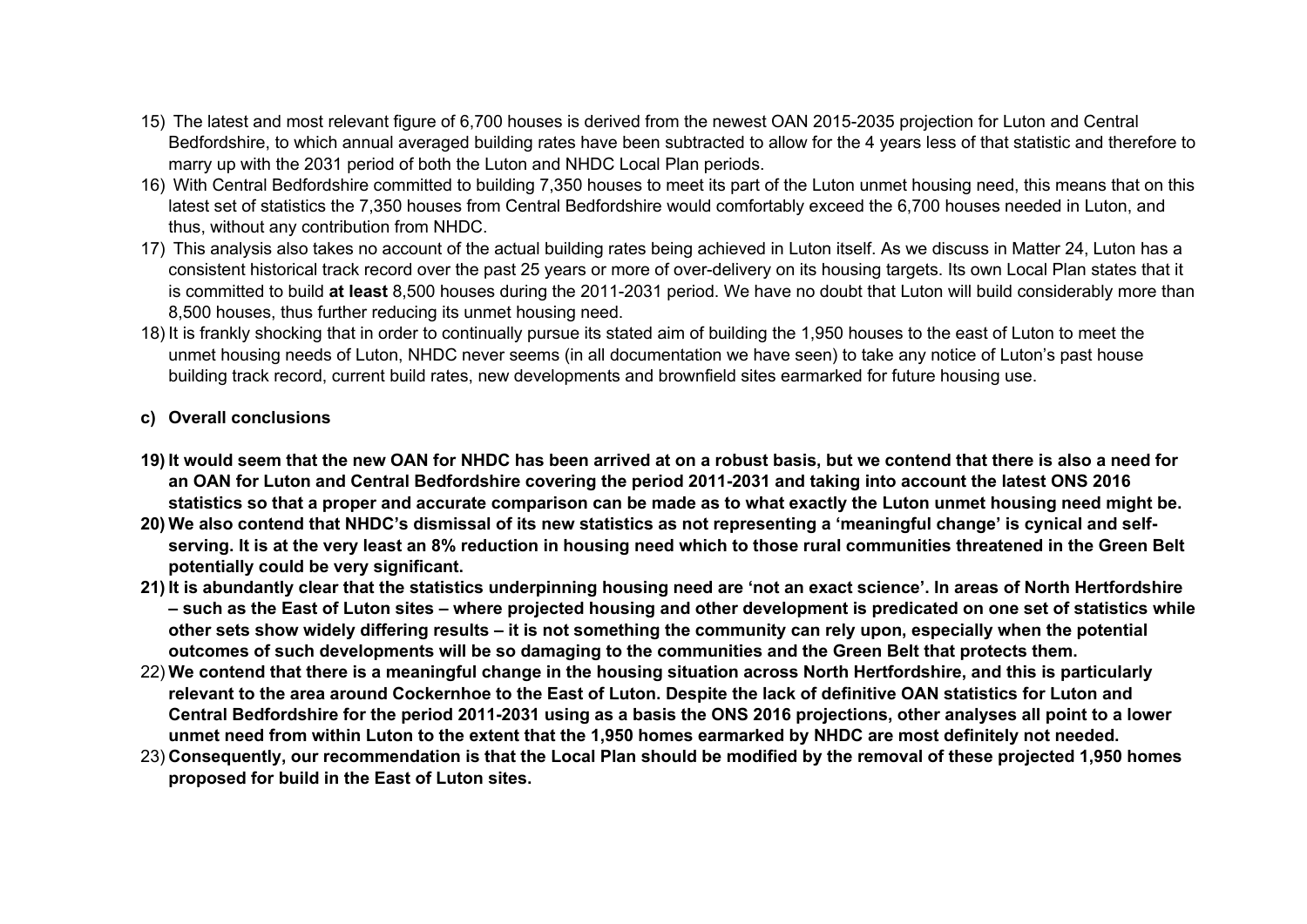### **APPENDIX A - ANALYSIS OF OAN COMPARISONS**

| <b>AUTHORITY</b><br><b>AREA</b>                       | <b>OAN 2011-2031</b><br><b>UNDERPINNING</b><br><b>NHDC &amp; LUTON</b><br><b>LOCAL PLANS (a)</b> | <b>INDICATIVE</b><br><b>OAN BASED</b><br><b>ON 2016</b><br><b>STATISTICS</b><br>(b) | <b>LICHFIELD OAN</b><br><b>INDICATIVE</b><br><b>FIGURES</b><br><b>BASED ON ONS</b><br>2016<br><b>STATISTICS (c)</b> | <b>OPINION</b><br><b>RESEARCH</b><br><b>SERVICES</b><br><b>REVISED OAN</b><br><b>FIGURES 2011-</b><br>2031 FOR NHDC<br><b>USING ONS</b><br>2016<br><b>STATISTICS (d)</b> | <b>OPINION</b><br><b>RESEARCH</b><br><b>SERVICES</b><br><b>REVISED OAN</b><br><b>FIGURES 2015-</b><br><b>2035 FOR LBC</b><br><b>AND CBC</b><br>(PRIOR TO ONS<br>2016<br><b>STATISTICS</b><br><b>BEING ISSUED)</b><br>(e) | <b>SUBTRACTION OF</b><br><b>FOUR YEARS FROM</b><br><b>OPINION RESEARH</b><br><b>SERVICES 2015-2035</b><br><b>TABULATION TO</b><br><b>BRING TO END DATE</b><br>OF 2031 (f) |
|-------------------------------------------------------|--------------------------------------------------------------------------------------------------|-------------------------------------------------------------------------------------|---------------------------------------------------------------------------------------------------------------------|--------------------------------------------------------------------------------------------------------------------------------------------------------------------------|--------------------------------------------------------------------------------------------------------------------------------------------------------------------------------------------------------------------------|---------------------------------------------------------------------------------------------------------------------------------------------------------------------------|
|                                                       |                                                                                                  |                                                                                     |                                                                                                                     |                                                                                                                                                                          |                                                                                                                                                                                                                          |                                                                                                                                                                           |
| 1) NHDC                                               |                                                                                                  |                                                                                     |                                                                                                                     |                                                                                                                                                                          |                                                                                                                                                                                                                          |                                                                                                                                                                           |
| <b>Annual</b>                                         | 690                                                                                              | 550                                                                                 | 716                                                                                                                 | 645                                                                                                                                                                      | n/a                                                                                                                                                                                                                      | n/a                                                                                                                                                                       |
| 20 year total                                         | 13,800                                                                                           | 11,000                                                                              | 14,320                                                                                                              | 12,900                                                                                                                                                                   | n/a                                                                                                                                                                                                                      | n/a                                                                                                                                                                       |
|                                                       |                                                                                                  |                                                                                     |                                                                                                                     |                                                                                                                                                                          |                                                                                                                                                                                                                          |                                                                                                                                                                           |
|                                                       |                                                                                                  |                                                                                     |                                                                                                                     |                                                                                                                                                                          |                                                                                                                                                                                                                          |                                                                                                                                                                           |
| <b>Luton BC</b><br>2)                                 |                                                                                                  |                                                                                     |                                                                                                                     |                                                                                                                                                                          |                                                                                                                                                                                                                          |                                                                                                                                                                           |
| <b>Annual</b>                                         | 890                                                                                              | 850                                                                                 | 651                                                                                                                 | n/a                                                                                                                                                                      | 950                                                                                                                                                                                                                      | $-3800$                                                                                                                                                                   |
| 20 year total                                         | 17,800                                                                                           | 17,000                                                                              | 13,020                                                                                                              | n/a                                                                                                                                                                      | 19,000                                                                                                                                                                                                                   | 15,200                                                                                                                                                                    |
| (Unmet<br>need)                                       | 9,300                                                                                            | 8,500                                                                               | 4,520                                                                                                               | n/a                                                                                                                                                                      | n/a                                                                                                                                                                                                                      | 6,700                                                                                                                                                                     |
|                                                       |                                                                                                  |                                                                                     |                                                                                                                     |                                                                                                                                                                          |                                                                                                                                                                                                                          |                                                                                                                                                                           |
| <b>Central</b><br>3)<br><b>Beds</b><br><b>Council</b> |                                                                                                  |                                                                                     |                                                                                                                     |                                                                                                                                                                          |                                                                                                                                                                                                                          |                                                                                                                                                                           |
| <b>Annual</b>                                         | 1,475                                                                                            | 1,765                                                                               | 2,224                                                                                                               | n/a                                                                                                                                                                      | 1,600                                                                                                                                                                                                                    | $-6,400$                                                                                                                                                                  |
| 20 year<br>total                                      | 29,500                                                                                           | 35,300                                                                              | 44,480                                                                                                              | n/a                                                                                                                                                                      | 32,000                                                                                                                                                                                                                   | 25,600                                                                                                                                                                    |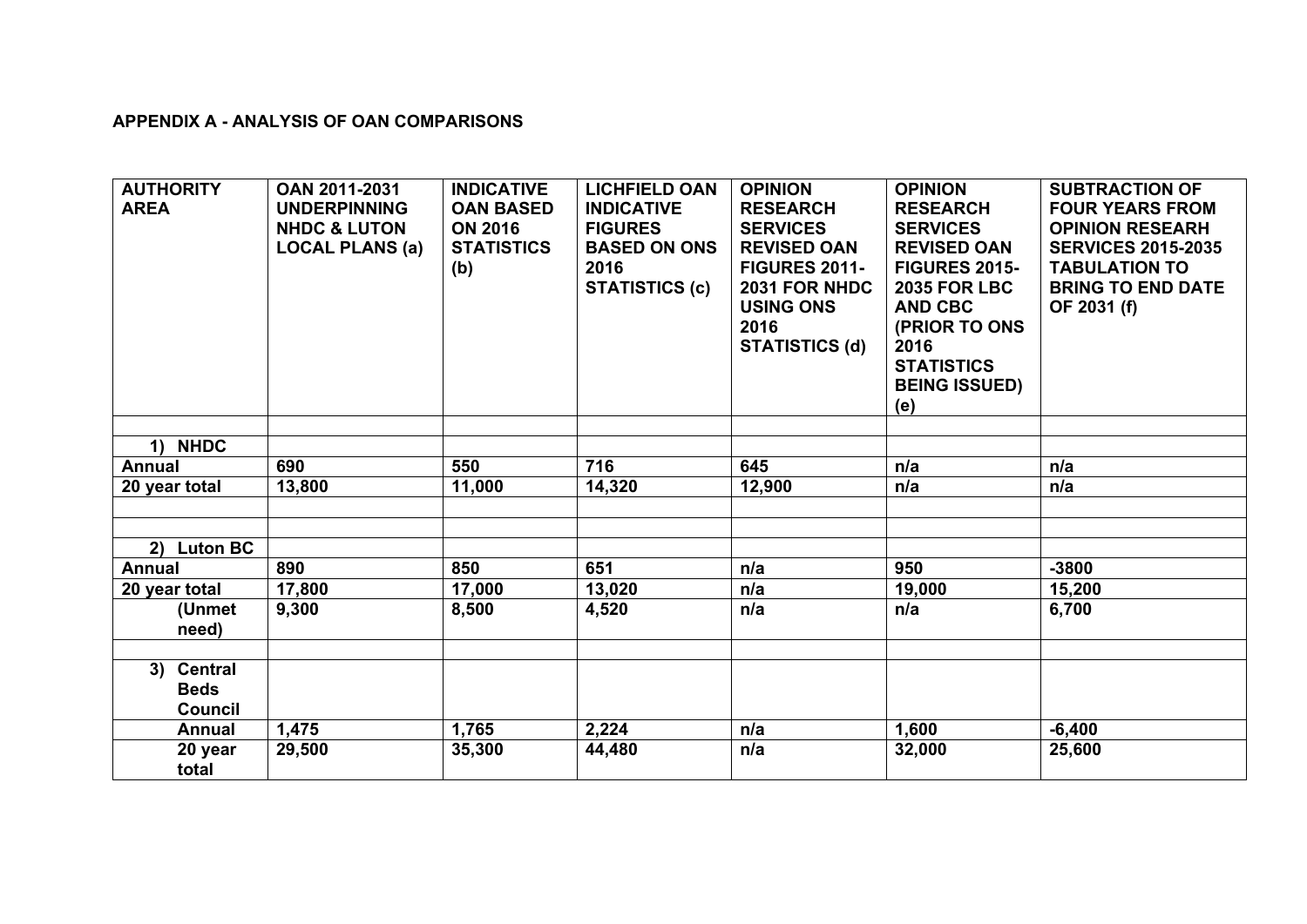**Notes to Appendix A:**

**Column (a) derived from HOU3 August 2016 (updating the overall housing need by Opinion Research Services)**

**Column (b) derived from ED159 Appendix B – Extracts from Lichfields analysis of 2016-based household projections**

**Column (c) derived from ED159 Appendix B – Extracts from Lichfields analysis of 2016-based household projections**

**Column (d) – derived from ED171 page 5 Para 15**

**Column (e) – derived from Luton & Central Bedfordshire Strategic Housing Market Assessment December 2017 (issued January 2018) – Section 5 (Objectively Assessed Need) Para 5.90 – page 112**

**Column (f) – subtraction of four year's housing build from both LBC and CBC to provide an estimate of what the housing need would be in those two areas through to 2031 rather than 2035.**